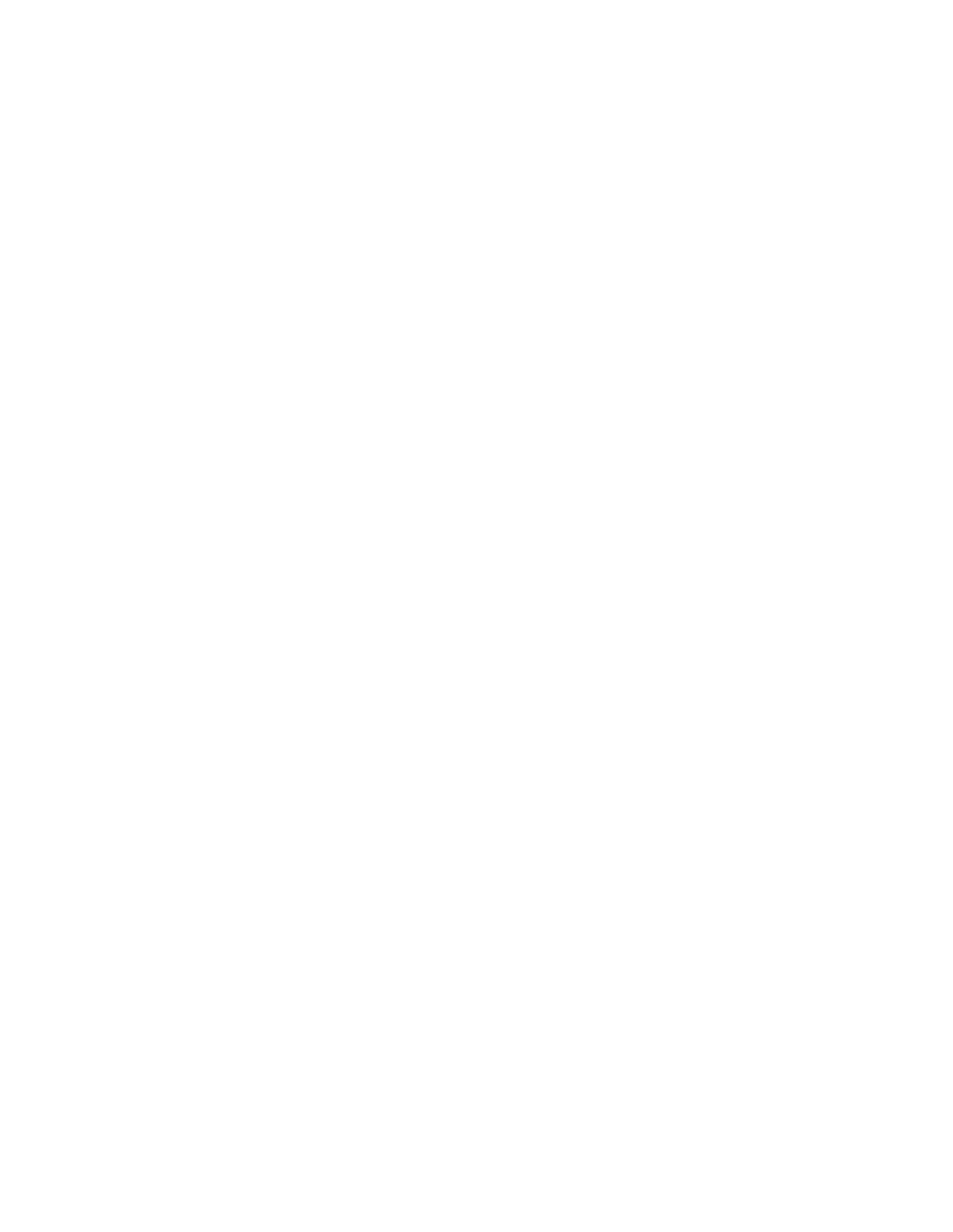

#### United States Environmental Protection Agency

Office of Water Washington, D.C.

#### EPA 832-F-99-063 September 1999

# **Wastewater Technology Fact Sheet** Ozone Disinfection

## **DESCRIPTION**

Disinfection is considered to be the primary mechanism for the inactivation/destruction of pathogenic organisms to prevent the spread of waterborne diseases to downstream users and the environment. It is important that wastewater be adequately treated prior to disinfection in order for any disinfectant to be effective. Table 1 lists some common microorganisms found in domestic wastewater and the diseases associated with them.

Ozone is produced when oxygen  $(O_2)$  molecules are dissociated by an energy source into oxygen atoms and subsequently collide with an oxygen molecule to form an unstable gas, ozone  $(O_3)$ , which is used to disinfect wastewater. Most wastewater treatment plants generate ozone by imposing a high voltage alternating current (6 to 20 kilovolts) across a dielectric discharge gap that contains an oxygen-bearing gas. Ozone is generated onsite because it is unstable and decomposes to elemental oxygen in a short amount of time after generation.

Ozone is a very strong oxidant and virucide. The mechanisms of disinfection using ozone include:

- Direct oxidation/destruction of the cell wall with leakage of cellular constituents outside of the cell.
- Reactions with radical by-products of ozone decomposition.
- Damage to the constituents of the nucleic acids (purines and pyrimidines).

• Breakage of carbon-nitrogen bonds leading to depolymerization.

# **TABLE 1 INFECTIOUS AGENTS POTENTIALLY PRESENT IN UNTREATED DOMESTIC WASTEWATER**

| Organism                                                                 | <b>Disease Caused</b>                              |
|--------------------------------------------------------------------------|----------------------------------------------------|
| <b>Bacteria</b>                                                          |                                                    |
| Escherichia coli<br>(enterotoxigenic)                                    | Gastroenteritis                                    |
| Leptospira (spp.)                                                        | Leptospirosis                                      |
| Salmonella typhi                                                         | <b>Typhoid fever</b>                               |
| Salmonella (=2,100 serotypes)                                            | Salmonellosis                                      |
| Shigella (4 spp.)                                                        | Shigellosis (bacillary<br>dysentery)               |
| Vibrio cholerae                                                          | Cholera                                            |
| Protozoa                                                                 |                                                    |
| Balantidium coli                                                         | <b>Balantidiasis</b>                               |
| Cryptosporidium parvum                                                   | Cryptosporidiosis                                  |
| Entamoeba histolytica                                                    | Amebiasis (amoebic<br>dysentery)                   |
| Giardia lamblia                                                          | Giardiasis                                         |
| <b>Helminths</b>                                                         |                                                    |
| Ascaris lumbricoides                                                     | Ascariasis                                         |
| T. solium                                                                | Taeniasis                                          |
| Trichuris trichiura                                                      | Trichuriasis                                       |
| <b>Viruses</b>                                                           |                                                    |
| Enteroviruses (72 types, e.g.,<br>polio, echo, and coxsackie<br>viruses) | Gastroenteritis,<br>heart anomalies,<br>meningitis |
| <b>Hepatitis A virus</b>                                                 | Infectious hepatitis                               |
| Norwalk agent                                                            | Gastroenteritis                                    |
| Rotavirus                                                                | Gastroenteritis                                    |

Source: Adapted from Crites and Tchobanoglous, 1998.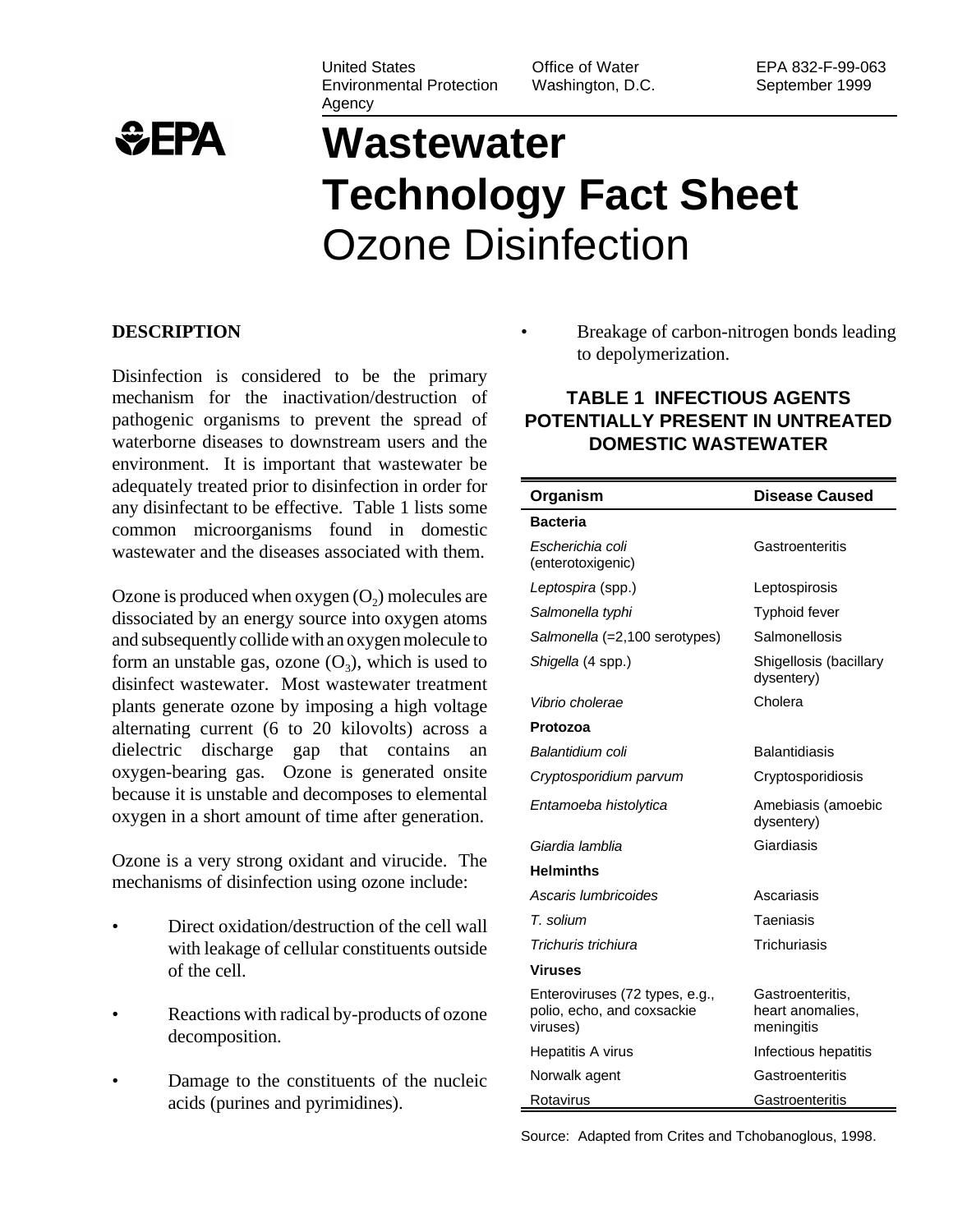When ozone decomposes in water, the free radicals hydrogen peroxy  $(HO<sub>2</sub>)$  and hydroxyl  $(OH)$  that are formed have great oxidizing capacity and play an active role in the disinfection process. It is generally believed that the bacteria are destroyed because of protoplasmic oxidation resulting in cell wall disintegration (cell lysis).

The effectiveness of disinfection depends on the susceptibility of the target organisms, the contact time, and the concentration of the ozone. A line diagram of the ozonation process is shown in Figure 1. The components of an ozone disinfection system include feed-gas preparation, ozone generation, ozone contacting, and ozone destruction.

Air or pure oxygen is used as the feed-gas source and is passed to the ozone generator at a set flow rate. The energy source for production is generated by electrical discharge in a gas that contains oxygen. Ozone generators are typically classified by:

- The control mechanism (either a voltage or frequency unit).
- The cooling mechanism (either water, air, or water plus oil).
- The physical arrangement of the dielectrics (either vertical or horizontal).

The name of the inventor.

However, generators manufactured by different companies have unique characteristics but also have some common configurations.

The electrical discharge method is the most common energy source used to produce ozone. Extremely dry air or pure oxygen is exposed to a controlled, uniform high-voltage discharge at a high or low frequency. The dew point of the feed gas must be  $-60^{\circ}$ C (-76 $^{\circ}$ F) or lower. The gas stream generated from air will contain about 0.5 to 3.0% ozone by weight, whereas pure oxygen will form approximately two to four times that concentration.

After generation, ozone is fed into a down-flow contact chamber containing the wastewater to be disinfected. The main purpose of the contactor is to transfer ozone from the gas bubble into the bulk liquid while providing sufficient contact time for disinfection. The commonly used contactor types diffused bubble (co-current and counter-current) are positive pressure injection, negative pressure (Venturi), mechanically agitated, and packed tower. Because ozone is consumed quickly, it must be contacted uniformly in a near plug flow contactor.

The off-gases from the contact chamber must be treated to destroy any remaining ozone before



Source: U.S. EPA, 1986.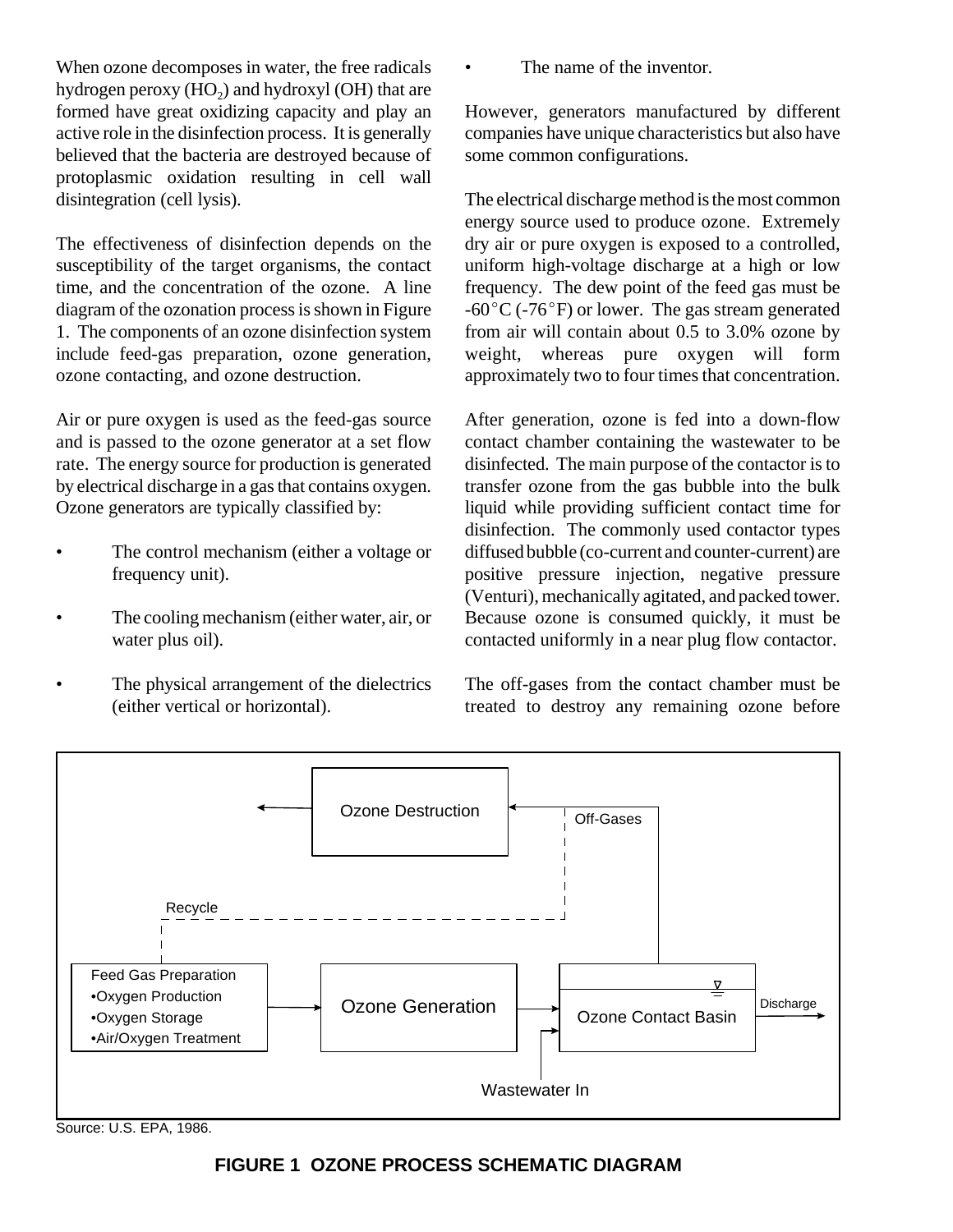release into the atmosphere. Therefore, it is essential to maintain an optimal ozone dosage for better efficiency. When pure oxygen is used as the feed-gas, the off-gases from the contact chamber can be recycled to generate ozone or for reuse in the aeration tank. The ozone off-gases that are not used are sent to the ozone destruction unit or are recycled.

The key process control parameters are dose, mixing, and contact time. An ozone disinfection system strives for the maximum solubility of ozone in wastewater, as disinfection depends on the transfer of ozone to the wastewater. The amount of ozone that will dissolve in wastewater at a constant temperature is a function of the partial pressure of the gaseous ozone above the water or in the gas feed stream.

It is critical that all ozone disinfection systems be pilot tested and calibrated prior to installation to ensure they meet discharge permit requirements for their particular sites.

# **APPLICABILITY**

Ozone disinfection is generally used at medium to large sized plants after at least secondary treatment. In addition to disinfection, another common use for ozone in wastewater treatment is odor control.

Ozone disinfection is the least used method in the U.S. although this technology has been widely accepted in Europe for decades. Ozone treatment has the ability to achieve higher levels of disinfection than either chlorine or UV, however, the capital costs as well as maintenance expenditures are not competitive with available alternatives. Ozone is therefore used only sparingly, primarily in special cases where alternatives are not effective.

# **ADVANTAGES AND DISADVANTAGES**

# **Advantages**

- C Ozone is more effective than chlorine in destroying viruses and bacteria.
- The ozonation process utilizes a short contact time (approximately 10 to 30 minutes).
- There are no harmful residuals that need to be removed after ozonation because ozone decomposes rapidly.
- After ozonation, there is no regrowth of microorganisms, except for those protected by the particulates in the wastewater stream.
- Ozone is generated onsite, and thus, there are fewer safety problems associated with shipping and handling.
- Ozonation elevates the dissolved oxygen (DO) concentration of the effluent. The increase in DO can eliminate the need for reaeration and also raise the level of DO in the receiving stream.

## **Disadvantages**

- Low dosage may not effectively inactivate some viruses, spores, and cysts.
- Ozonation is a more complex technology than is chlorine or UV disinfection, requiring complicated equipment and efficient contacting systems.
- Ozone is very reactive and corrosive, thus requiring corrosion-resistant material such as stainless steel.
- Ozonation is not economical for wastewater with high levels of suspended solids (SS), biochemical oxygen demand (BOD), chemical oxygen demand, or total organic carbon.
- Ozone is extremely irritating and possibly toxic, so off-gases from the contactor must be destroyed to prevent worker exposure.
- The cost of treatment can be relatively high in capital and in power intensiveness.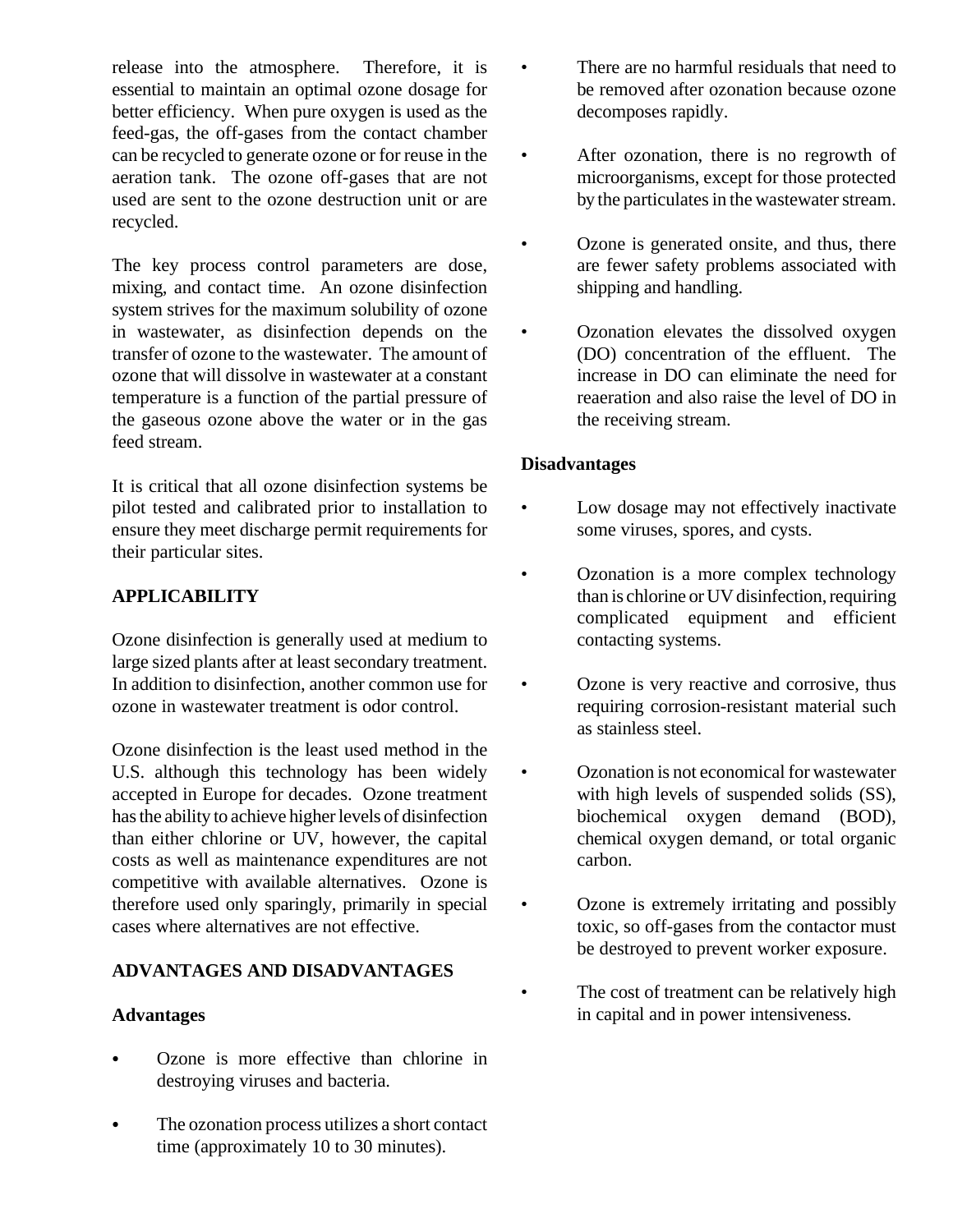## **PERFORMANCE**

# **Belmont and Southport Wastewater Treatment Plants in Indianapolis, Indiana**

In 1985, the City of Indianapolis, Indiana, operated two-125 million gallons per day (mgd) advanced wastewater treatment plants at Belmont and Southport using ozone disinfection. The rated capacity of the oxygen-fed ozone generators was 6,380 pounds per day, which was used to meet geometric mean weekly and monthly disinfection permit limits for fecal coliforms of 400 and 200 per 100 ml, respectively.

Disinfection was required at both Indianapolis treatment plants from April 1 through October 31, 1985. Equipment performance characteristics were evaluated during the 1985 disinfection season and consequently, disinfection performance was optimized during the 1986 season. The capital cost of both ozone systems represented about 8% of the plants' total construction cost. The ozone system's Operation and Maintenance (O&M) cost represented about 1.9% and 3.7% of the total plant O&M costs at the Belmont and Southport plants, respectively.

In 1989, a disciplined process monitoring and control program was initiated. Records indicated a significant effect on process performance due to changes in wastewater flow, contactor influent fecal coliform concentration, and ozone demand.

Previously, ozone demand information was unknown. Several studies were conducted to enable better control of the ozone disinfection process. These included the recent installation of a pilot-scale ozone contactor to allow the plant staff to measure ozone demand on a daily basis. Also, tracer tests were conducted to measure contactor short-circuiting potential. Results demonstrated a noticeable benefit of adding additional baffles. Results also indicated operating strategies that could maximize fecal coliform removal, such as reducing the number of contactors in service at low and moderate flow conditions.

## **OPERATION AND MAINTENANCE**

Ozone generation uses a significant amount of electrical power. Thus, constant attention must be given to the system to ensure that power is optimized for controlled disinfection performance.

There must be no leaking connections in or surrounding the ozone generator. The operator must on a regular basis monitor the appropriate subunits to ensure that they are not overheated. Therefore, the operator must check for leaks routinely, since a very small leak can cause unacceptable ambient ozone concentrations. The ozone monitoring equipment must be tested and calibrated as recommended by the equipment manufacturer.

Like oxygen, ozone has limited solubility and decomposes more rapidly in water than in air. This factor, along with ozone reactivity, requires that the ozone contactor be well covered and that the ozone diffuses into the wastewater as effectively as possible.

Ozone in gaseous form is explosive once it reaches a concentration of 240  $g/m<sup>3</sup>$ . Since most ozonation systems never exceed a gaseous ozone concentration of 50 to 200  $g/m<sup>3</sup>$ , this is generally not a problem. However, ozone in gaseous form will remain hazardous for a significant amount of time thus, extreme caution is needed when operating the ozone gas systems.

It is important that the ozone generator, distribution, contacting, off-gas, and ozone destructor inlet piping be purged before opening the various systems or subsystems. When entering the ozone contactor, personnel must recognize the potential for oxygen deficiencies or trapped ozone gas in spite of best efforts to purge the system. The operator should be aware of all emergency operating procedures required if a problem occurs. All safety equipment should be available for operators to use in case of an emergency. Key O&M parameters include:

Clean feed gas with a dew point of  $-60^{\circ}$ C  $(-76^{\circ}F)$ , or lower, must be delivered to the ozone generator. If the supply gas is moist,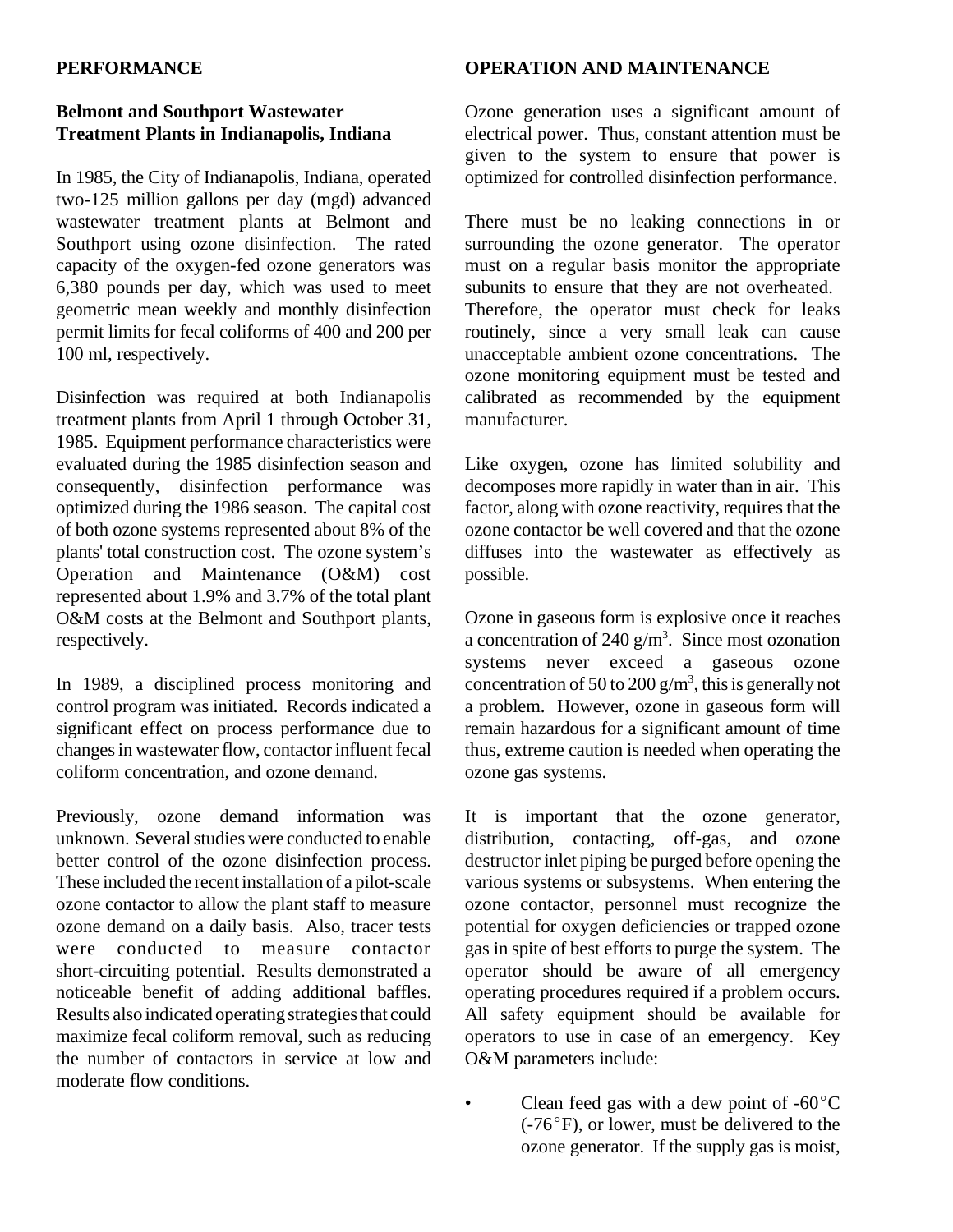the reaction of the ozone and the moisture will yield a very corrosive condensate on the inside of the ozonator. The output of the generator could be lowered by the formation of nitrogen oxides (such as nitric acid).

- Maintain the required flow of generator coolant (air, water, or other liquid).
- Lubricate the compressor or blower in accordance with the manufacturer's specifications. Ensure that all compressor sealing gaskets are in good condition.
- Operate the ozone generator within its design parameters. Regularly inspect and clean the ozonator, air supply, and dielectric assemblies, and monitor the temperature of the ozone generator.
- Monitor the ozone gas-feed and distribution system to ensure that the necessary volume comes into sufficient contact with the wastewater.
- Maintain ambient levels of ozone below the limits of applicable safety regulations.

## **COSTS**

The cost of ozone disinfection systems is dependent on the manufacturer, the site, the capacity of the plant, and the characteristics of the wastewater to be disinfected. Ozonation costs are generally high in comparison with other disinfection techniques.

Table 2 shows a typical cost estimate (low to medium) for ozone disinfection system used to disinfect one mgd of wastewater. The costs are based on the wastewater having passed through both primary and secondary treatment processes of a properly designed system (the BOD content does not exceed 30 milligrams per liter [mg/L] and the SS content is less than 30 mg/L). In general, costs are largely influenced by site-specific factors, and thus, the estimates that follow are typical values and can vary from site to site.

Because the concentration of ozone generated from either air or oxygen is so low, the transfer efficiency

# **TABLE 2 TYPICAL COST ESTIMATE OF AN OZONE DISINFECTION**

| <b>Items</b>                                                           | Costs           |
|------------------------------------------------------------------------|-----------------|
| <b>Capital Costs</b>                                                   |                 |
| Oxygen feed gas and compressor                                         | \$245,500       |
| Contact vessel (500 gpm)                                               | \$4,000-5,000   |
| Destruct unit:                                                         |                 |
| Small (around 30 cfm)                                                  | \$800           |
| Large (around 120)                                                     | \$1,000-1,200   |
| Non-component costs                                                    | \$35,000        |
| Engineering                                                            | \$12,000-15,000 |
| Contingencies                                                          | 30%             |
| <b>Annual O&amp;M Costs</b>                                            |                 |
| Labor                                                                  | \$12,000        |
| Power                                                                  | 90 kW           |
| Other (filter replacements,<br>compressor oil, spare dielectric, etc.) | \$6,500         |

gpm = gallons per minute cfm = cubic feet per minute

Source: Champion Technology, 1998.

to the liquid phase is a critical economic consideration. For this reason, the contact chambers used are usually very deep and covered.

The overall cost of an ozonation system is also largely determined by the capital and O&M expenses. The annual operating costs for ozone disinfection include power consumption, and supplies, miscellaneous equipment repairs, and staffing requirements.

Another consideration for the cost is that each ozonation system is site specific, depending on the plant's effluent limitations. Chemical suppliers should be contacted for specific cost information.